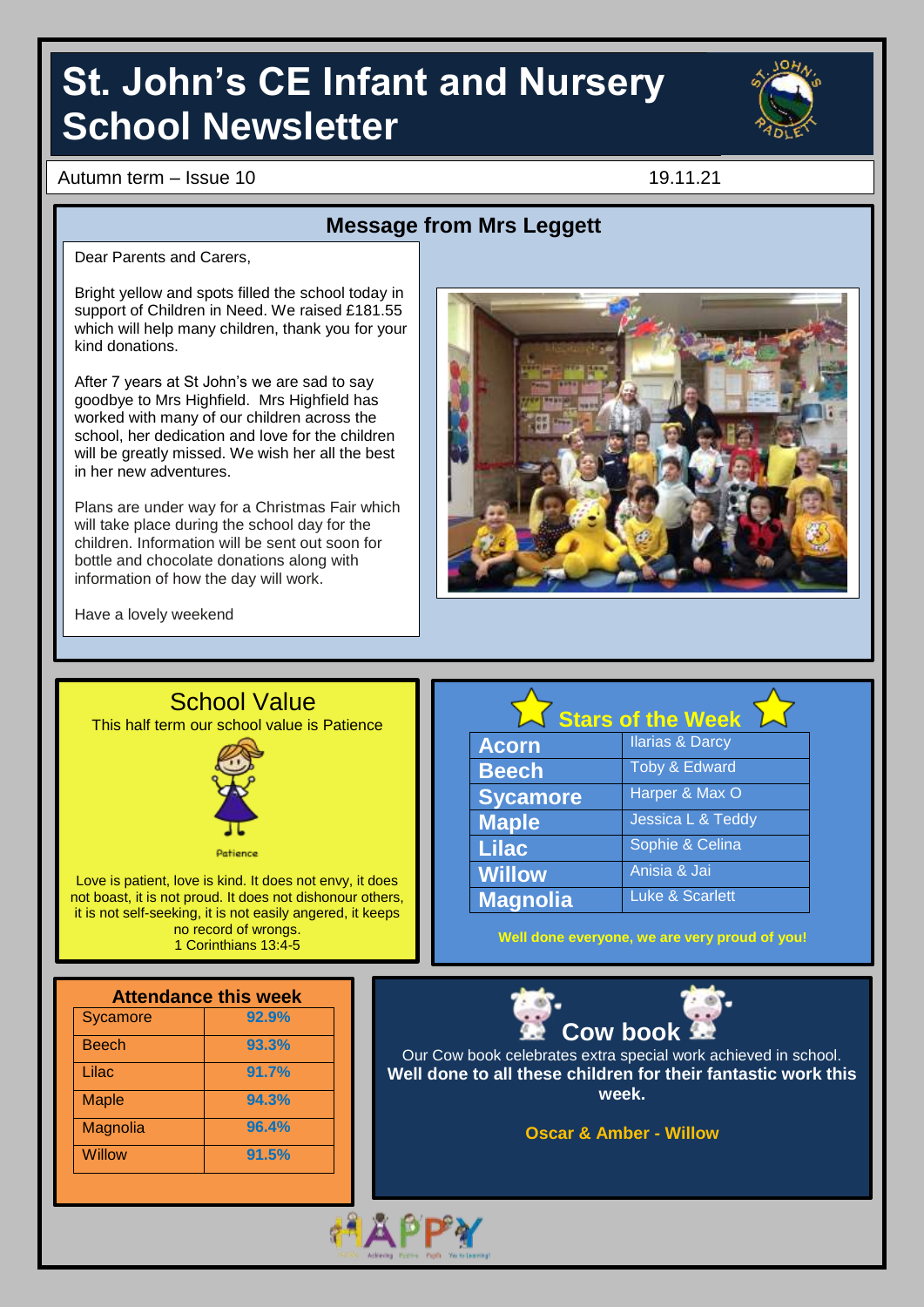# **Poppy Learning I Project**

This term's project is due on  $9<sup>TH</sup>$  December. The focus is the environment. You will find more information on Google Classroom.

# Which I project will you pick this term?

Inspire - people to reduce, reuse and recycle or write about an inspirational advocate Investigate - learn more about reusable energy sources or how we can make a difference Imagine - what our world will look like if we don't look after it. Identify - How we are harming or how we can help our environment. Illustrate - our beautiful world Invent - a gadget or device to support looking after the environgent

**Reminders for the upcoming week**

Next week is Friendship week

**Friday** – Year 1 – Space immersion Day, don't forget to dress up.

### **Conversation starters**

*Here are a few ideas of conversation starters that you can use to talk with your child about their week at school.*

*How can we help other people?*

*Who has made you happy this week?*

#### **This week is National Road Safety Week**

#### **Why is road safety important for schools?**

- Road crashes are the leading cause of death for children and young people worldwide
- More than six children are killed or seriously injured on roads every day in the UK
- Road crashes have a devastating effect on families and communities
- Pollution from traffic causes respiratory illnesses and other diseases
- Active travel such as walking and cycling is good for the nation's health and good for the planet
- Road crashes cost the UK economy around £36 billion every year.



#### **Parents and Carers we need your help!**

Please give your views on our Schools using the link below! It is only 14 short multiple choice questions.

[Welcome](https://parentview.ofsted.gov.uk/) to Ofsted Parent View | [Ofsted](https://parentview.ofsted.gov.uk/) Parent View